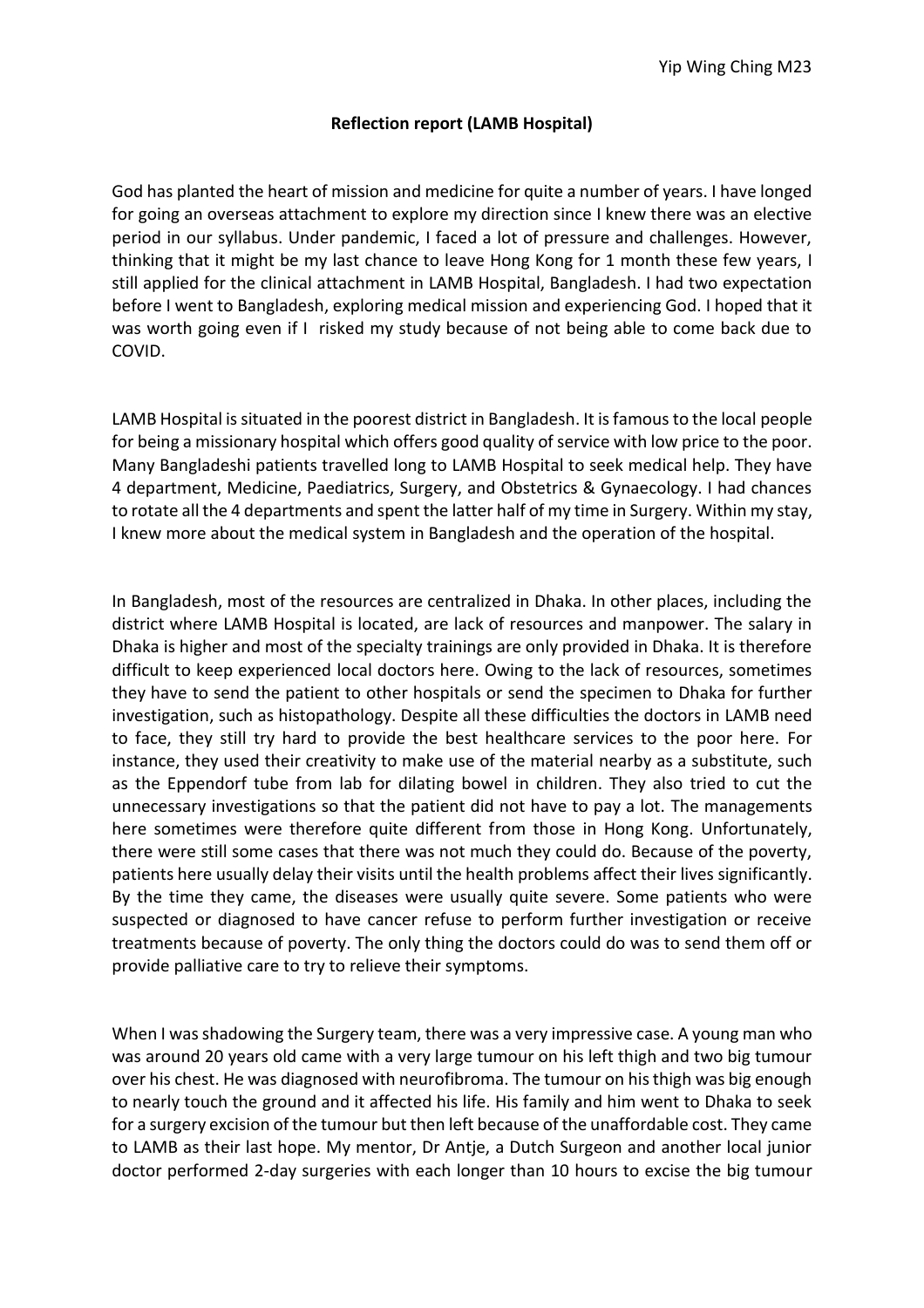over his thigh. I was impressed by the humanitarian work they performed to this desperate young man. From what I observed, Christian doctors here live their lives like Jesus to bless the people here. Apart from the patients, other local doctors, who are Muslim or Hindu, can also feel that the atmosphere in LAMB Hospital are different from other hospital. They think it is like a friendly environment that the senior doctors are so nice and willing to teach the juniors. To some of them, it is like a big family. I saw how the foreign missionary doctors tried to raise and train the local doctors here. I was blessed by shadowing the local doctors here too. It was a joy to be part of them and get to know some of them.

In this trip, God taught me the power of prayers and faith. One of the prayers I received before the trip was stepping into the water because of no fear in love. Before I went there, I knew how strict the flight ban could be and the consequence could have been deferring my study if I had not come back before Specialty Clerkship. I was a bit worried in my way to an unfamiliar country alone under COVID situation. When all are the things that you cannot control, the only thing you can do is to pray."God who brought you here can bring you back." This was one of the prayers for me. I knew that many people prayed for my trip, such as the people in LAMB, the people in my church and many other Christians who knew I went there. All these prayers strengthened my faith. My Specialty Clerkship started in mid-March. The old policy needed me to have 3-week quarantine plus 1-week self-monitoring. At the last week of January, I was supposed to leave LAMB. Yet, my flight was cancelled but it was a blessing in disguise. I was thankful that I could rebook all the quarantine hotel and flight ticket, which were usually fully booked. After the day back to Hong Kong was postponed, the government then changed the policy to shorten the quarantine period into 2 weeks. I could therefore get a refund of 1-week quarantine hotel room and also enjoy my extended stay in LAMB. In my way back to Hong Kong, I even encountered the problems of the PCR test and flight delay but all these were solved with favours. I knew the prayers were those which brought me back to Hong Kong safely.

As a short-termer, I might not be able to help much, but I could meet great people here who were passionate for Jesus. Just after I arrived LAMB, I prayed to ask what God wanted me to experience here. The message I got was God's love. During my stay, I was always amazed by the sincerity of the people here. In the first two weeks, I met an American family in the guesthouse. They made me feel so welcome and showed me how a family was like. In January, they had a welcoming party for junior doctors. I did not show up because I thought I was just passing through. Next day, many of the local doctors asked me why I did not come and said "We miss you so much. You are part of us this month!" It really impressed me and made me regret for my mindset of not bothering the others. When I shared my worries and troubles for going back to Hong Kong, many people here cared for me and showed their support. A Korean family even prayed for my way back home every day. Even if I said I was worried that I would get stuck in Dhaka because of the flight delay, my mentor said "We won't let you get stuck in Dhaka. We'll bring you back". In my last week there, many people were sick and everyone tried to avoid me so that I would not get COVID and could leave safely. When I was sad that I did not meet many of them before I left, they came to see me off from a distance when I left. It really surprised me and I literally cried for my whole way to the airport. There were still countless precious moments that could not be mentioned all here. I was touched